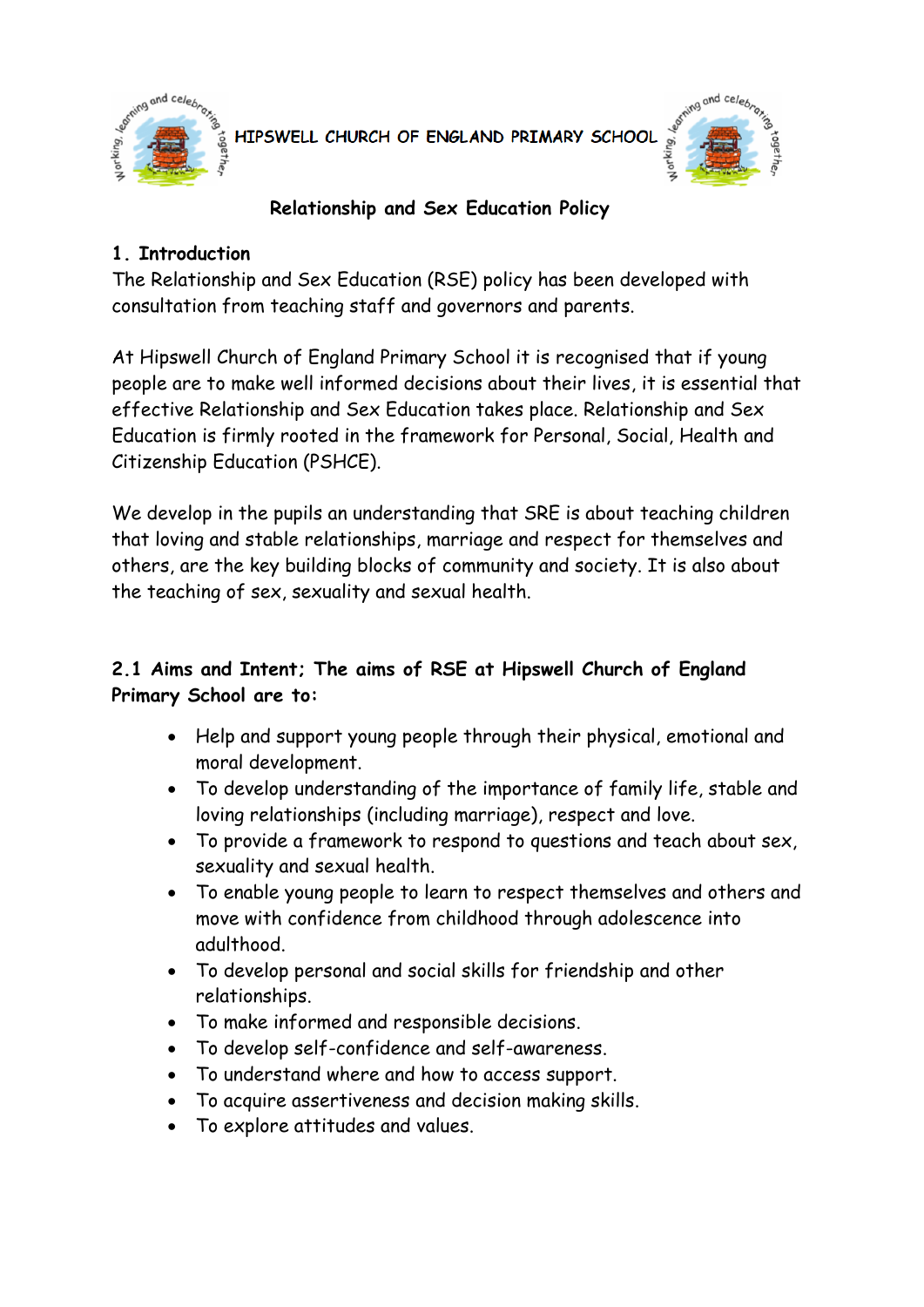### **2.2 Aims and Intent: Sensitivity**

**This is a sensitive area of the curriculum which adults deliver carefully, following the Christian values of the school and the long term curriculum plans.** RSE at Hipswell Church of England Primary School takes account of the cultural backgrounds of all our pupils and the views of our parents. RSE is **not**  about the promotion of sexual orientation or sexual activity.

Adults manage conversations and incidents professionally, appropriate to the age of the pupils. All staff work together to create a caring environment in which pupils can learn and grow, becoming confident citizens with good mental and emotional health. Where appropriate, staff encourage pupils to discuss content of their Relationship and Sex Education with their parents and guardians.

### **2.3 Aims and Intent: Three main elements:**

**Attitudes and values** which emphasises the importance of individual conscience and moral considerations, the value of family life, (including marriage and stable relationships) for nurturing children and the need to love, respect and care for others.

**Personal and social skills** which help children manage emotions confidently and sensitively, understand the consequences of their actions and make choices based on an understanding of difference and with an absence of prejudice.

**Knowledge and understanding** of physical development at appropriate stages and how emotions and relationships are affected by this. Learning how to protect themselves and how to ask for help and support, particularly if they feel threatened by cultural pressures (e.g. Forced Marriage / Female Genital Mutilation)

#### **3.1 Implementation: Curriculum Planning: Overview**

- Relationship and Sex Education is planned in line with the National Curriculum for science, North Yorkshire Healthy School Scheme Guidance and curriculum guidance for the Foundation Stage, and the NYCC Citizenship Entitlement framework. RSE is taught throughout the school using the Christopher Winter Scheme of work.
- A strong theme behind the development of this curriculum is linked to the school's duty to **safeguard** children. Extensive research nationally has shown that children and young people are highly vulnerable to a wide variety of exploitative activities, and effective RSE can minimise the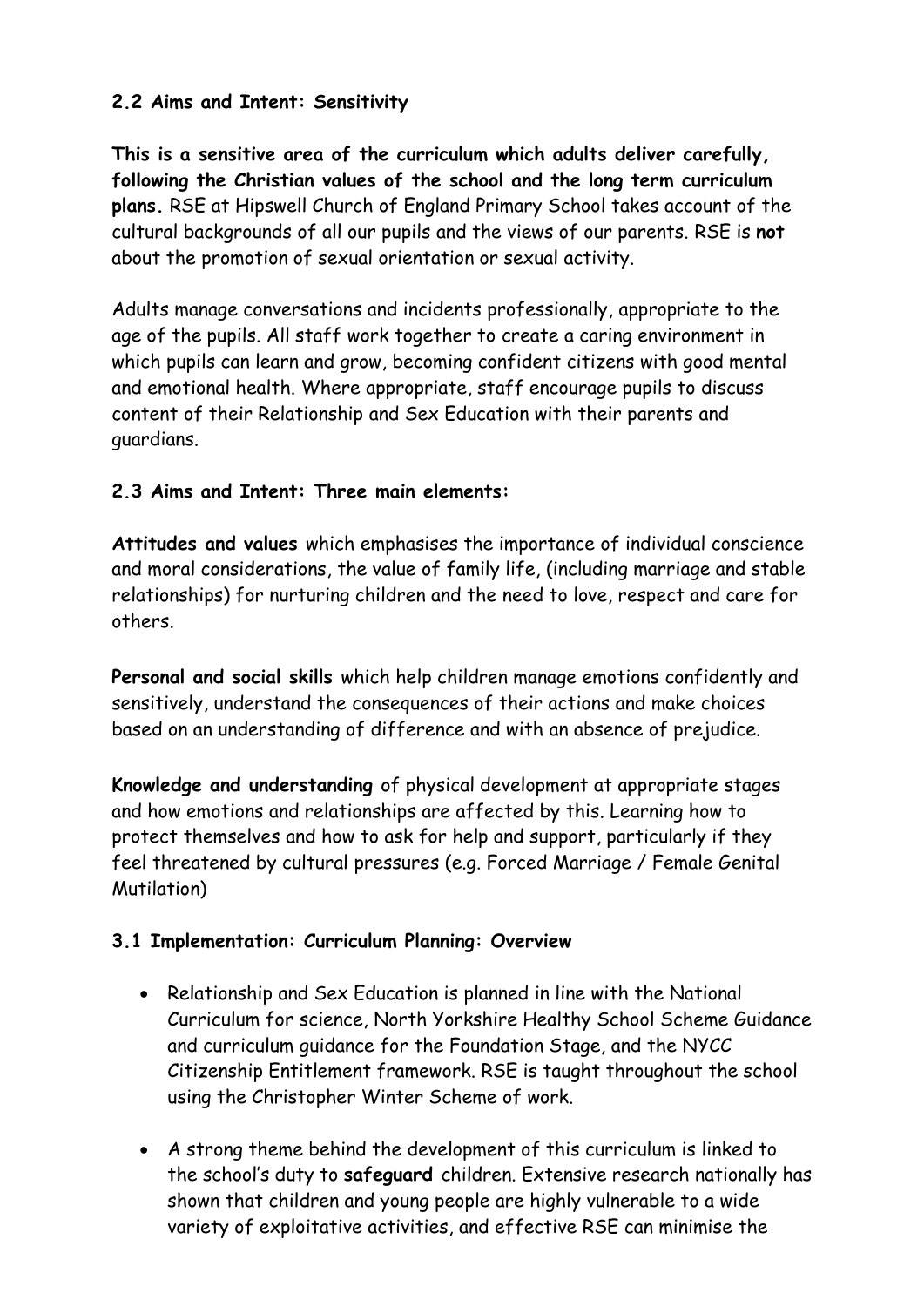risks associated with these. Certain elements, such as learning the correct names for genitalia etc. are introduced quite early, simply so that children have accurate knowledge of their own bodies. In addition, this ensures that children have the language required to clearly articulate anything that might make them feel uncomfortable or place them at risk.

• Another strong theme running through this programme is the vital importance of **tolerance** and **respect** for all. It is acknowledged that our pupils live in an environment in which they may not necessarily encounter a more diverse cultural background. This leaves a dilemma; should we be even more proactive about teaching children about different life choices or cultural behaviours since they are unlikely to discover these things through other means, *OR* should we take the view that children aren't likely to encounter particular experiences so we don't need to deal with them? This framework seeks to find a balanced approach to the above dilemma, but leans more towards the former view, which is that it is important for pupils to learn about a variety of relationships and cultures since it may only be through such education that they encounter these.

#### **3.2 Implementation: Curriculum Planning: The Foundation Stage:** The pupils in EYFS experience the following RSE content:

- I know that there are different types of relationships family, friends and others.
- I know that different family relationships may include: mum and dad, mum, dad, mum and mum, dad and dad. (no introduction of terms e.g. gay, lesbian unless asked)
- I know that family and friends should care for each other.
- I know about change and loss and the associated feelings.

# **3.3 Implementation: Curriculum Planning: Key Stage 1**

The pupils in Y1/2 experience the following RSE content:

- I know about the changes that have happened to my body since birth.
- I can question whether boys and girls should behave differently.
- I know the names for the main body parts (including external genitalia). and the similarities/differences between boys and girls.
- I understanding the importance of valuing of one's own body and recognising its uniqueness.
- I know that individuals have rights over their own bodies, and that there are differences between good and bad touching.
- I know who I can go to if I am worried about something.
- I know about the process of growing from young to old and how people's needs change.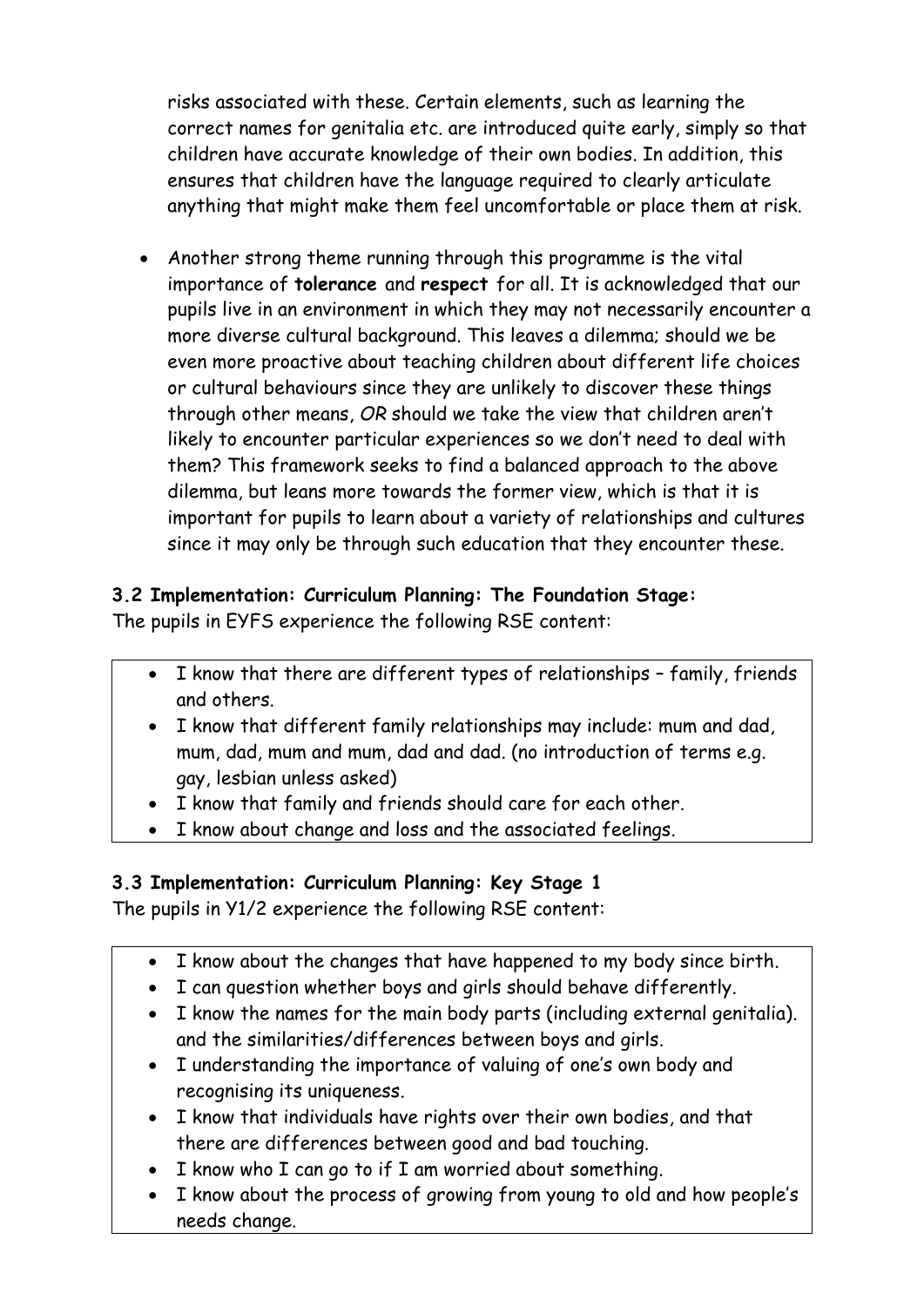# **3.4 Implementation: Curriculum Planning: Lower Key Stage 2**

The pupils in Y3/4 experience the following RSE content:

- I can identify different types of relationships and show ways to maintain positive and healthy relationships.
- I understand that relationships may change over time.
- I can judge what kind of physical contact is acceptable or unacceptable and how to respond -including who I should tell and how to tell them.
- I understand the difference between secrets and surprises and understand what adult secrets not to keep and when to support a friend to tell a trusted adult.
- I know how other families are similar or different to mine.
- I understand that it is OK to be different to others.
- I understand about growing and changing and new opportunities and responsibilities that increasing independence may bring.
- I can understand and use the terms gay and lesbian appropriately, and recognise that these are different forms of relationships, and must be respected.
- I have some understanding of the idea of self-image, and know that there is a difference between trying to stay healthy and worrying about how I look to others.
- I can identify some factors (positive and negative) that affect physical, mental and emotional health e.g. relationships with family and friends, stress levels, physical activity, diet, self-image and the media.
- I know the importance of taking care of my own body, whilst respecting cultural differences.
- I know that it's important to stay healthy, but can distinguish between this and worrying about my weight or how I look to others.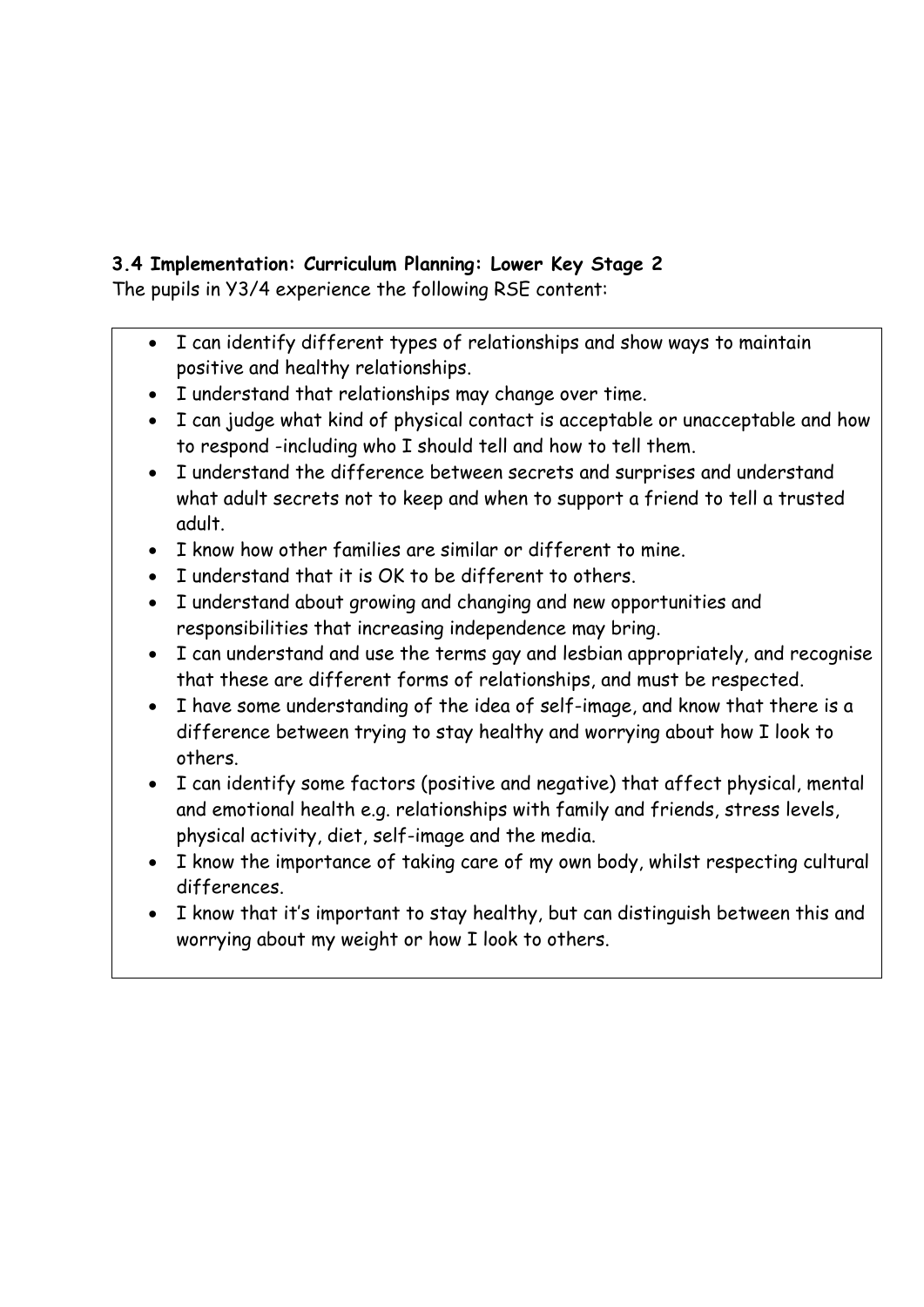# **3.5 Implementation: Curriculum Planning: Upper Key Stage 2**

The pupils in Y5/6 experience the following RSE content:

- I recognise, as I approach puberty, how people's emotions change at that time and how to deal with my feelings towards myself, my family and others in a positive way.
- I am aware of different types of relationships (including lesbian and gay relationships) and what makes them a positive, healthy relationships and I have the skills to form and maintain a healthy relationship.
- I know where individuals, families and groups can get help and support.
- I understand the importance of being respectful to everyone and to recognise and care about others people's feelings but if appropriate I feel able to confidentially challenge their view point.
- I can name and explain male and female body parts, relating to Relationship and Sex Education.
- I know the ways in which boys and girls grow and develop in puberty physically and emotionally.
- I am aware of the concept of being transgender in terms of a person feeling uncomfortable being a male / female, and I understand the importance of treating all people with respect.
- I recognise different risks in different situations and then decide how to behave responsibly, including judging what kind of physical contact is acceptable or unacceptable.
- I understand that civil partnerships and marriages (including gay marriage) are examples of stable, loving relationships freely entered into by both people.
- I know that relationships change over time and that new relationships and friendships develop and the features of a positive healthy relationship.
- I know how to ask for help and have a range of strategies to resist pressure to do something dangerous, unhealthy, that makes me feel uncomfortable, anxious or that I believe is wrong including when to share a confidential secret.
- I understand the physical and emotional changes I will go through at puberty.
- I know about human reproduction including conception, in terms outlined in the 'busy bodies' resource (https://www.healthpromotion.ie/hpfiles/docs/HPM00478.pdf).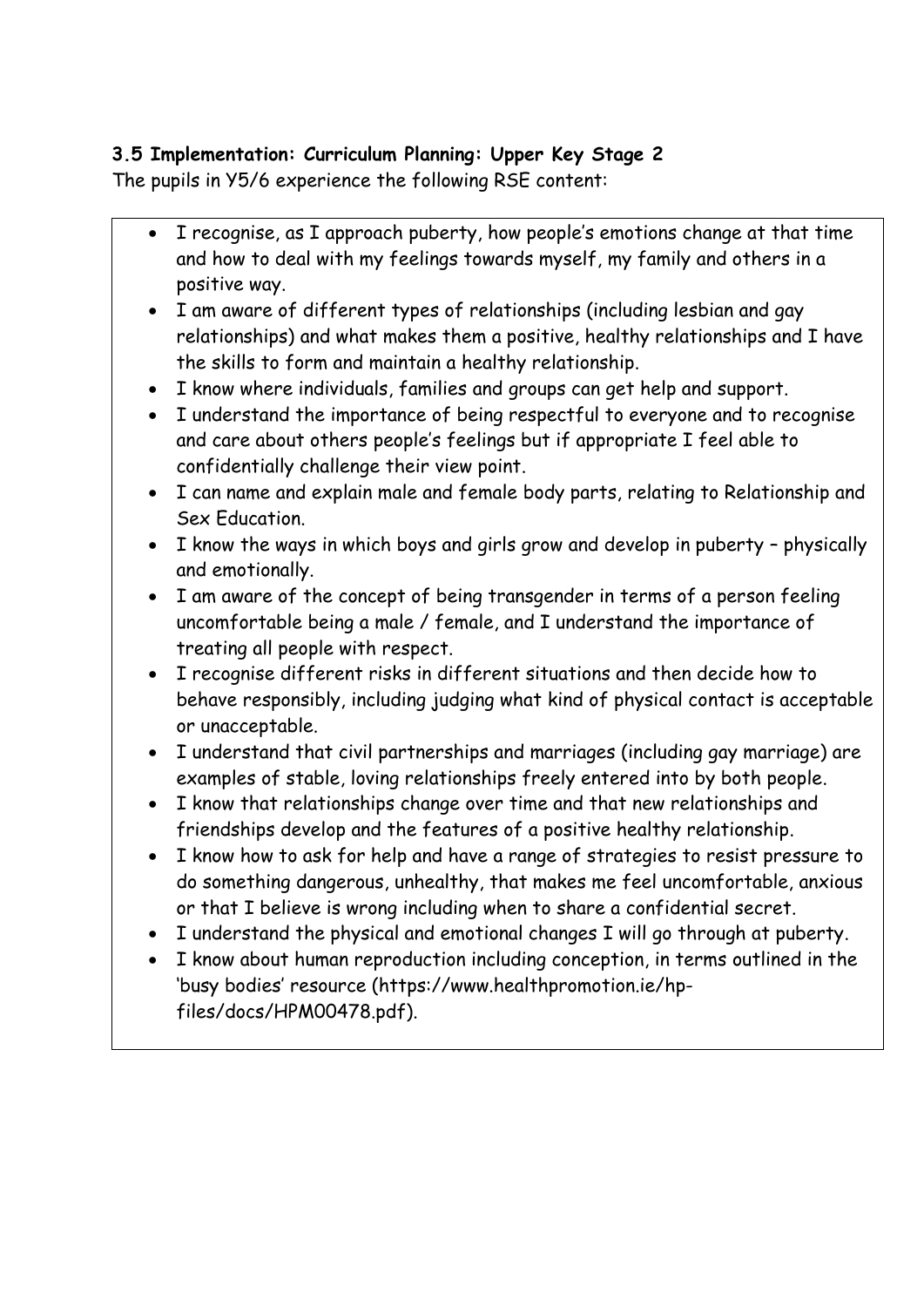### **3.5 Implementation: Teaching and Learning**

- Teachers plan and deliver high quality RSE lessons using the Christopher Winter Scheme of work which follow the agreed long term plan. Teachers ensure that lessons are well organised with appropriate resources and materials. Teachers ensure that the objectives of lessons and the criteria for success are clear to all pupils.
- The teaching of RSE reflects different teaching and learning styles to ensure full inclusion such as whole-class lessons, group, paired and individual work with an emphasis on interactive work and processes that engage the children in critical thinking, discussing, researching, reflecting and application of learning.
- In EYFS, work is recorded in the learning diaries. Pupils' work and photographs are annotated by the teaching staff.
- RSE work in KS1 and KS2 is recorded in the class PSHE books. Pupils know that they are completing a RSE activity as part of a PSHE activity and know that they are developing their skills in this area of the curriculum.

#### **3.6 Implementation: Special Educational Needs and Equal Opportunities**

Provision for RSE and PSHE is in accordance with the school's equal opportunities policy. All children have the opportunity to take part. Provision for children with special educational needs, including more-able children will be appropriately differentiated.

#### **3.7 Implementation: Confidentiality**

• Total confidentiality cannot always be provided. Sensitive information, however, should only be shared with the consent and knowledge of the provider and only on a need-to-know basis. However, we may use the information without the consent of the provider if we are concerned that a child may be at risk.

#### 3.8 **Implementation: Withdrawal**

• Parents/carers have the right to withdraw their child from all or part of the Sex Education programme that we teach. If a parent wishes their child to be withdrawn they should discuss this with the Headteacher and